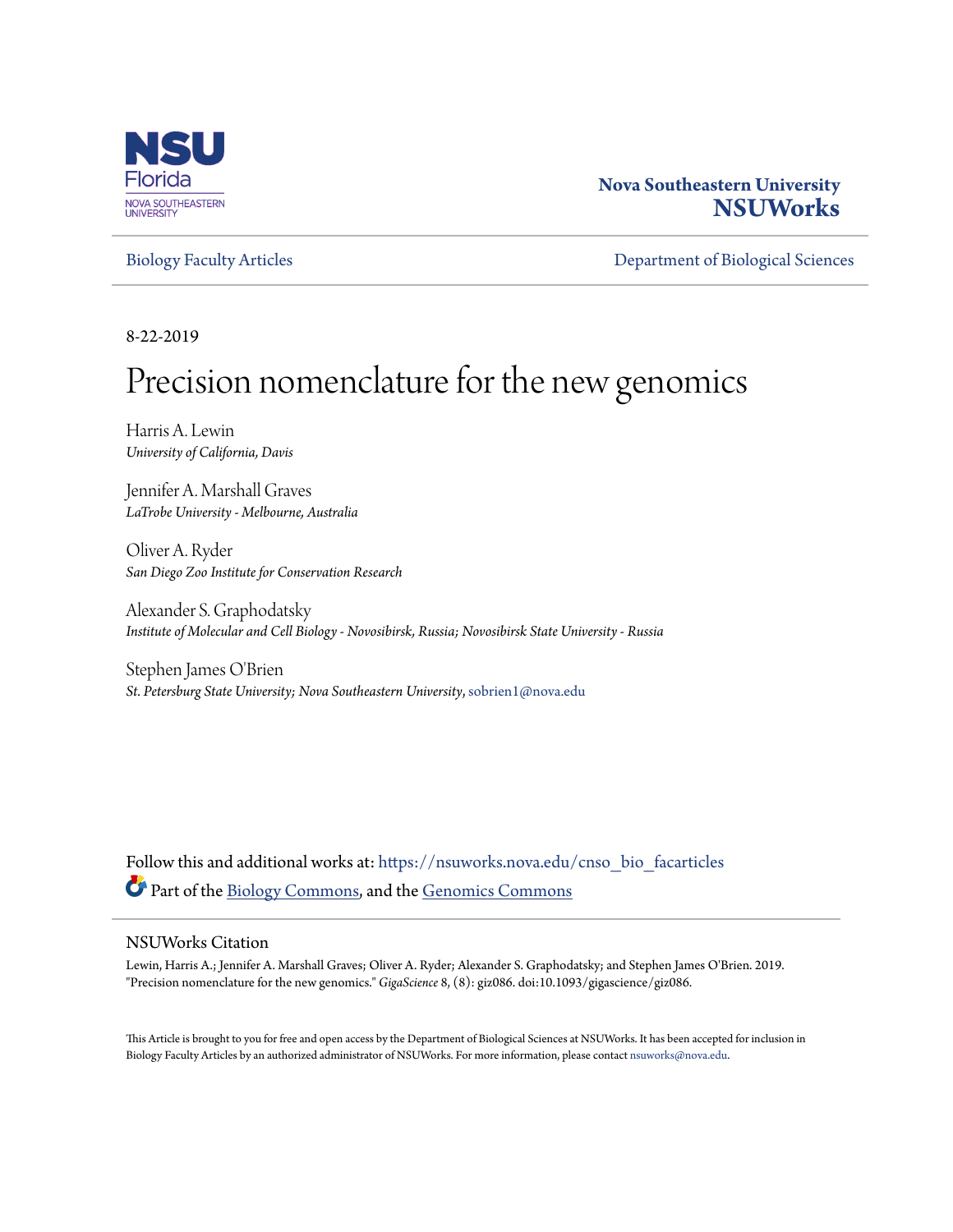

<span id="page-1-2"></span>**doi: 10.1093/gigascience/giz086** Commentary

# COMMENTARY

# **Precision nomenclature for the new genomics**

Harris A. Lewin  $\mathbf{D}^{1,^*}$  $\mathbf{D}^{1,^*}$  $\mathbf{D}^{1,^*}$  $\mathbf{D}^{1,^*}$  $\mathbf{D}^{1,^*}$ , Jennifer A. Marshall Graves $^2$ , Oliver A. Ryder $^3$ , Alexander S. Graphodatsky<sup>[4](#page-1-4)[,5](#page-1-5)</sup> and Stephen J. O'Brien  $\mathbb{D}^{6,7}$  $\mathbb{D}^{6,7}$  $\mathbb{D}^{6,7}$  $\mathbb{D}^{6,7}$ 

<span id="page-1-3"></span><span id="page-1-0"></span><sup>1</sup>Department of Evolution and Ecology and the UC Davis Genome Center, 4321 Genome and Biomedical Sciences Facility, University of California, Davis, CA 95616, USA; 2Department of Ecology, Environment and Evolution, School of Life Sciences, La Trobe University, Kingsbury Drive, Bundoora , Victoria 3086, Australia; 3San Diego Zoo Institute for Conservation Research, 15600 San Pasqual Valley Road, Escondido, CA 92027, USA; 4Institute of Molecular and Cellular Biology, SB RAS, Novosibirsk 630090, Russia; 5Novosibirsk State University, Novosibirsk 630090, Russia; 6Theodosius Dobzhansky Center for Genome Bioinformatics, St. Petersburg State University, St. Petersburg 194044, Russia and 7Halmos College of Natural Sciences and Oceanography, Nova Southeastern University, Ft. Lauderdale, FL 33004, USA

<span id="page-1-7"></span><span id="page-1-6"></span><span id="page-1-4"></span><span id="page-1-1"></span>∗**Correspondence address.** Harris A. Lewin, UC Davis Genome Center, 4321 Genome and Biomedical Sciences Facility, University of California, Davis, CA 95616, USA E-mail: [lewin@ucdavis.edu](mailto:lewin@ucdavis.edu) <http://orcid.org/0000-0002-1043-7287>

# **Abstract**

The confluence of two scientific disciplines may lead to nomenclature conflicts that require new terms while respecting historical definitions. This is the situation with the current state of cytology and genomics, which offer examples of distinct nomenclature and vocabularies that require reconciliation. In this article, we propose the new terms *C-scaffold* (for chromosome-scale assemblies of sequenced DNA fragments, commonly named *scaffolds*) and *scaffotype* (the resulting collection of C-scaffolds that represent an organism's genome). This nomenclature avoids conflict with the historical definitions of the terms *chromosome* (a microscopic body made of DNA and protein) and *karyotype* (the collection of images of all chromosomes of an organism or species). As large-scale sequencing projects progress, adoption of this nomenclature will assist end users to properly classify genome assemblies, thus facilitating genomic analysis.

# **Background**

Long-read DNA sequencing, chromatin conformation capture techniques, and optical mapping methods now make it possible to approach a complete, contiguous, phased, and ordered representation of the DNA sequence of chromosomes. Chromosomelevel assembly is fast becoming the gold standard to be applied to *de novo* whole-genome sequencing [\[1\]](#page-3-0). To avoid misrepresentation and confusion in the scientific community, there is an urgent need to adopt nomenclature for these assemblies that is consistent with well-accepted definitions used in genomics and cytology.

A reference-quality chromosome-scale whole-genome sequence can now be produced *de novo* for a tiny fraction of the original cost of sequencing the human genome. Several consor<span id="page-1-5"></span>tia are therefore actively striving to achieve near-complete and accurately ordered genome sequences using the newly available approaches. For example, the G10K-Vertebrate Genomes Project recently released new chromosome-scale assemblies of 14 vertebrate species [\[2\]](#page-3-1) and is projecting hundreds more chromosome-scale assemblies in 2019. The Earth BioGenome Project [\[3\]](#page-3-2) aims to produce more than 9000 reference-quality eukaryote genomes. Reference-quality genome sequences for large numbers of eukaryotic taxa will greatly accelerate our understanding of evolution, adaptation, and speciation.

It has been recognized that a good physical gene map greatly facilitates assembly of incomplete sequences, allowing a correct chromosomal ordering of assembly scaffolds [\[4\]](#page-3-3). However, new sequencing and assembly methods now make it possible to build chromosome-scale scaf-

**Received:** 25 June 2019; **Revised:** 16 July 2019; **Accepted:** 26 June 2019

<sup>C</sup> The Author(s) 2019. Published by Oxford University Press. This is an Open Access article distributed under the terms of the Creative Commons Attribution License [\(http://creativecommons.org/licenses/by/4.0/\)](http://creativecommons.org/licenses/by/4.0/), which permits unrestricted reuse, distribution, and reproduction in any medium, provided the original work is properly cited.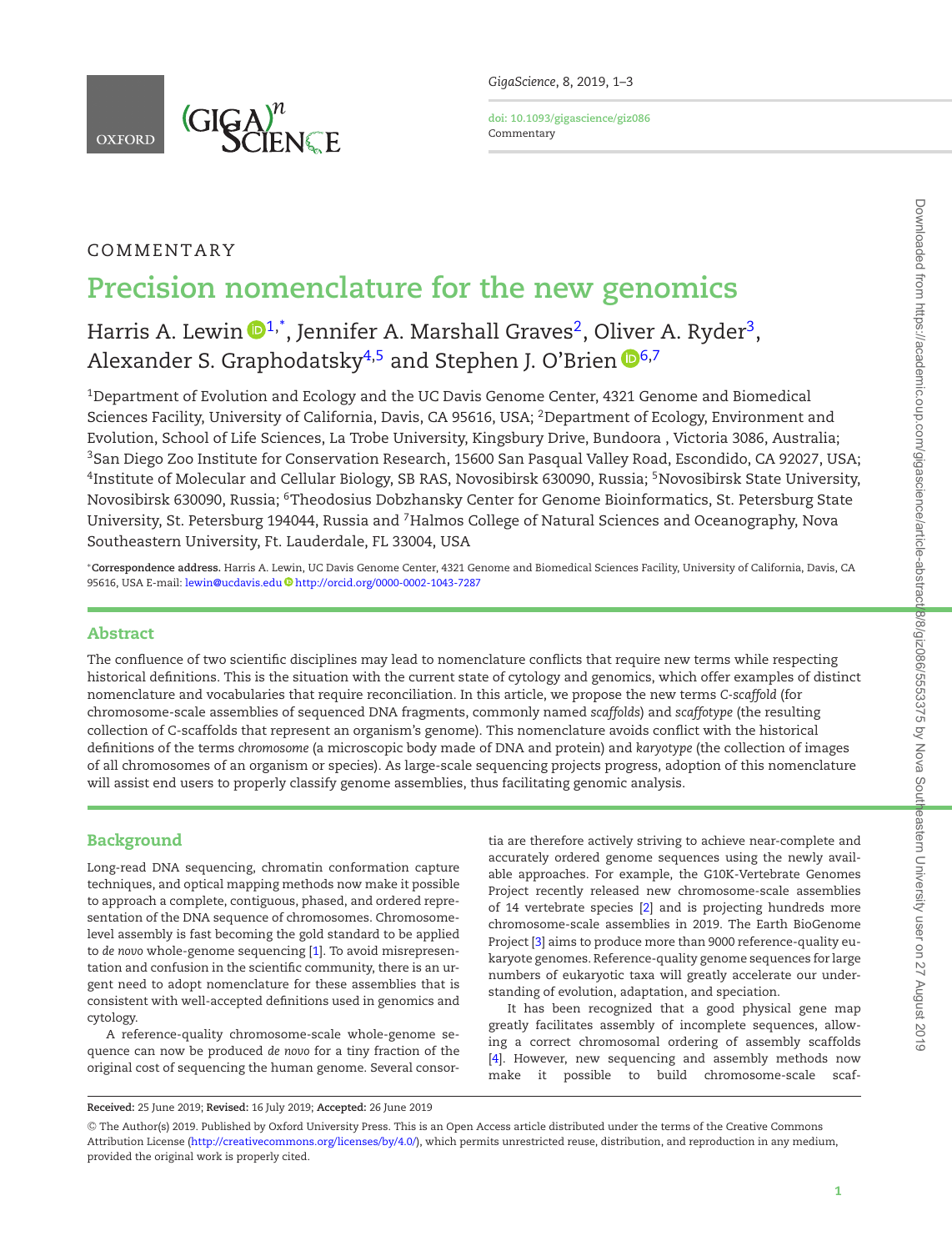folds in the absence of a map or even a cytological description. This is just as well, for genome sequencing is fast outpacing cytological studies. So far, cytological karyotypes have been complied for only 1160 of the 5500 named mammal species [\[5\]](#page-3-4) and even fewer for other vertebrates and invertebrates. This means that there will soon be species for which a fully sequenced genome, but no karyotype, is available.

# **Nomenclature for Assemblies of DNA Fragments**

Names applied in the literature to longer assemblies of sequenced DNA fragments include contig, scaffold, and superscaffold (see Text Box). The International Nucleotide Sequence Database Collaboration that involves major sequence archives now designates certain scaffold-based assemblies to be given the designation "chromosome level" and super-scaffolds to be named simply "chromosomes," even in the absence of physical mapping data (e.g., pale spear-nosed bat: [\[6\]](#page-3-5) and greater horseshoe bat: [\[7\]](#page-3-6)).

This contributes to substantial confusion and frequent misunderstanding. Imprecise terminology for these large scaffolds presents an issue for users of the databases, who need to quantify how complete a deposited genome sequence actually is, as well as to distinguish assemblies that have comprehensive physical assignments to chromosomes from those that are only scaffold based.

Perhaps even more important, it is now clear that the non-DNA components of chromosomes, particularly modified histones, exercise profound influence over chromosome conformation and the expression of genes in development, as well as change as the result of environmental influences (epigenetic variation) [\[8,](#page-3-7) [9\]](#page-3-8). In addition, the position of genes on the chromosome with respect to its centromere, telomeres, and heterochromatin, as well as the position of a chromosome in the interphase nucleus of the cell, can affect expression. Thus, studies of chromosome evolution, the evolution of gene regulation by changes in chromosome conformation, and epigenetics all require or benefit from distinguishing scaffold-based versus chromosomeanchored assemblies versus functional chromosomes.

# **Proposed Nomenclature**

There are, therefore, different ways to describe elements of a species' genome. Descriptors sometimes overlap but must often be distinguished. We define established terms in the Text Box and propose new specific terms for chromosome-scale assemblies in order to:

- 1) avoid conflict with established terminology,
- 2) avoid problems downstream for species with a scaffold-onlybased representation of its chromosomes and for which no karyotype is available, and
- 3) make clear to end users of the new assemblies exactly what is being described.

We justify the distinction of the new terms as follows. The term *chromosome* (from Greek roots for "colored body") was coined in 1888 [\[10\]](#page-3-9). A century ago chromosomes were found to contain the genes of an organism. In eukaryotes, chromosomes are widely recognized as DNA-protein complexes housing a single linear DNA molecule that bears a linear array of genes. Chromosomes during cell interphase exist as long threadlike chromatin in the nucleus, but during mitosis, they contract into rodshaped bodies that can be visualized using microscopy. Thus, the term *chromosome* has a clear definition that has been in use for 130 years.

A DNA scaffold, no matter how large or complete, can never be a chromosome. It is a simply an abbreviated digital script of the linear DNA sequence on a chromosome. For assignment of DNA sequence to a chromosome, it must be physically mapped by methods such fluorescence *in situ* hybridization or by inference if a scaffold includes DNA marker sequences that were previously mapped.

DNA sequencing technology has not yet advanced to produce a single molecule that represents an entire chromosome in any large multicellular eukaryote. However, in the future, a new generation of long-read technology may yield contiguous fragments that span the entire chromosome length, most likely for eukaryotes with small genomes. Ungapped contiguous overlapping fragments of DNA sequence are termed *contigs*, and for consistency with the proposed nomenclature for chromosomescale scaffolds (see below), we propose the term *chromosomescale contig,* or *C-contig,* to define an ungapped assembly of DNA fragments that spans an entire chromosome (autosome or sex chromosome) or the circular genome of mitochondria. Such contigs have been produced for bacterial chromosomes and chromosomes of yeasts and fungi (e.g., S*accharomyces cerevisiae*, *Kluyveromyces lactis*, and *Candida dubliniensis*).

We propose to name a scaffold or super-scaffold that appears to span the full length of a chromosome or a chromosome arm as a *chromosome-scale scaffold*, abbreviated as *C-scaffold***.** Even with the powerful technologies available today, for the vast majority of eukaryotic species, the largest scaffolds have appreciable sequence gaps and are frequently missing highly repetitive regions such as centromeres and telomeres. Thus, chromosome arms will often be the largest units that can be completely represented by a *C-scaffold*.

In the same way, the term *karyotype* (derived from the Greek word *karyon*, meaning "nucleus") has been used for a century to describe the complete chromosome complement of a cell or organism. In modern times a karyotype is represented as an ordered array (usually by descending size) of metaphase chromosomes in a photographic or diagrammatic image, with centromere position and any abnormalities noted. An ordered array of *C-scaffolds* (and/or *C-contigs*) is not the same thing and needs a new name. We propose the term *scaffotype*.

Most eukaryotic assemblies to date include more scaffolds than chromosomes or chromosome arms. Thus, it is impossible to determine exactly from the scaffolds the actual number of chromosomes of a species. We recommend that karyotypes of sequenced organisms be assessed when feasible, certainly for reference-quality genomes of representative species. In our view, the ultimate goal for an ideal genome assembly is to produce a scaffotype of C-scaffolds (or, in the future, C-contigs) that have all been assigned to physical chromosomes; thus, the scaffotype becomes a complete molecular description of a species' linear nucleotide sequence, matched to its karyotype.

#### **Conclusions**

Precise and accurate terminology is a requisite hallmark of good science. In biology, the definition of terms is sometimes ambiguous or misappropriated. Extensive use of jargon complicates matters even further. We believe that it is early enough on the journey of producing chromosome-scale *de novo* assem